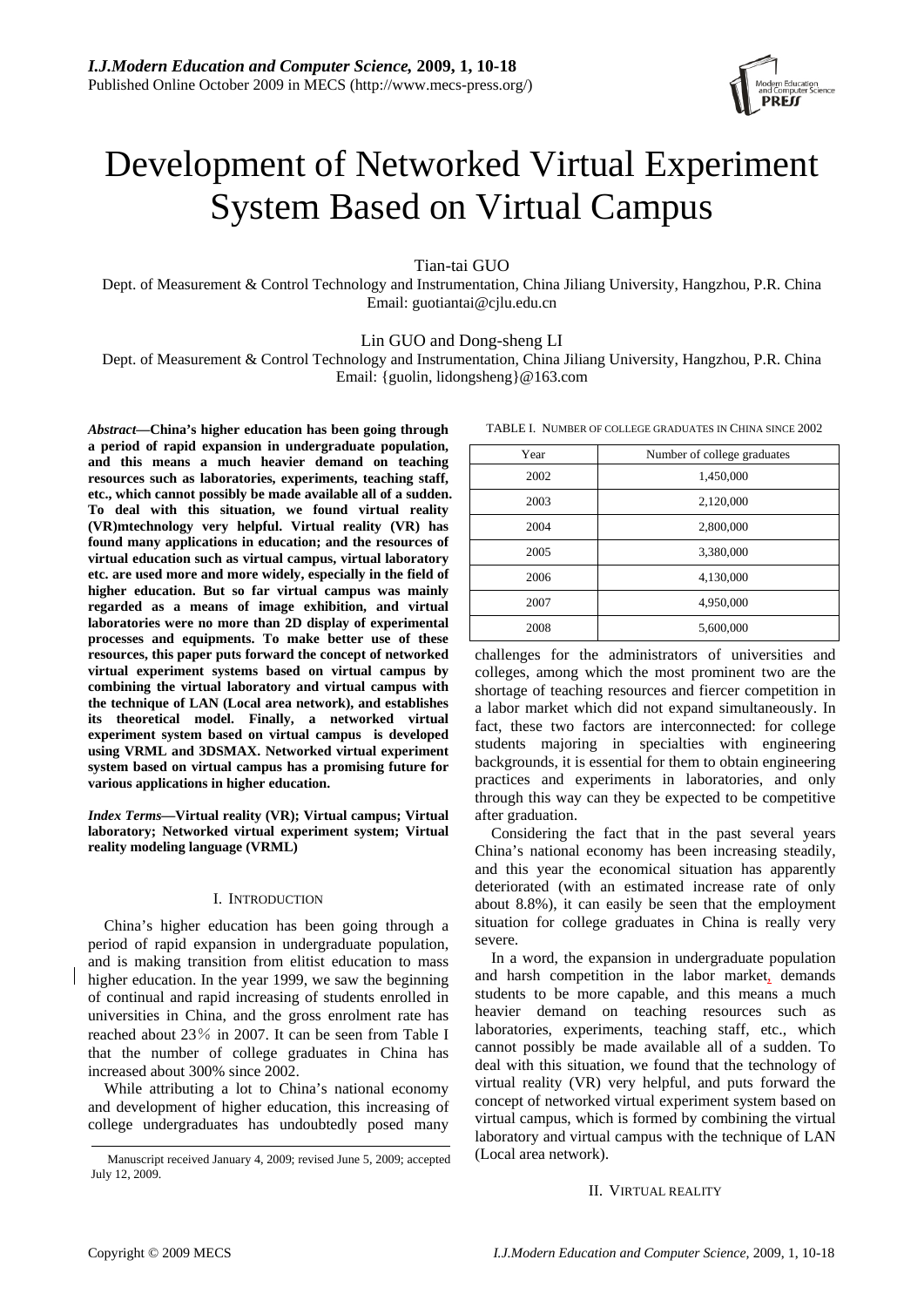In recent years, virtual reality (VR) technology has attracted more and more attention. VR has the advantages of virtual environment, vision system and simulation system, in which users can have the experience of being immerged in 3D environment and interacting with virtual objects in it with the aid of head-mounted display (HMD), eyeglasses, data gloves, trackers and other peripherals, and the users feel like they are really in the virtual environment[1]. VR has the remarkable features of immersion, interaction, imagination, which were referred to as "3Is" by G. Burdea[2]. With the development of computer technology, the cost of VR peripherals and systems has been significantly reduced, and VR has been utilized in many fields such as spaceflight, aviation, military training, medical treatment, industrial design, etc.. In addition, VR also shows great potential in the field of education[3]-[7].

Combining virtual reality with education can provide a novel, convenient and flexible platform for modern teaching activities, and is good for elucidating different learning concepts and theories, especially for the integration of multiple learning concepts[5]. As is well known, universities in China has been faced with the problem of a drastically increased number of enrolled students in campus, while at the same time its facilities and faculties cannot possibly follow this trend immediately. Here VR can play an irreplaceable role. Applying VR in education can make up for the lack of facilities and faculties, and supplies vivid and economical ways of teaching which is accessible for any students who have interests in it. VR can be very helpful in improving teaching quality due to its distinct features of "3Is".

So far as VR's application in education is concerned, VR was mostly used in the form of virtual campuses and virtual laboratories. However, the existing virtual campuses and virtual laboratories are developing on two parallel tracks, i.e., they are mostly separated, so the users can only enjoy the advantages of either virtual campus or virtual lab, but not at the same time. To improve this situation, this paper puts forward the concept of networked virtual experiment system based on virtual campus by combining the virtual laboratory and virtual campus with the technique of LAN (Local Area Network), establishes its theoretical model, and finally develops a networked virtual experiment system based on virtual campus using VRML and 3DSMAX. Students can navigate in the virtual campus and visit the virtual 3D laboratories freely, or practice every kind of experiment in the virtual laboratories, and get the experiences of being really in the laboratories and conducting experiments themselves, thus obtaining a better understanding of the subjects concerned.

## III. VIRTUAL EXPERIMENT

The term "virtual experiment" can cover a wide range of technologies and instruments from 2D simulation

software, virtual instruments, etc. to 3D virtual environments. As is shown in Fig.1, virtual experiment has undergone several changes in its evolution.



Figure 1. Progress of virtual experiment

First, the test object under experiment has shown a trend of virtualization, which means that in many cases the test objects are replaced by virtual objects generated with computer software, instead of real objects.

Second, the sensors are also becoming virtualized, which means traditional physically real sensors are sometimes replaced by virtual sensors generated with computer software.

Third, the interaction devices adopted have developed rapidly from traditional 2D interaction devices such as keyboards and mouse to 3D interaction devices such as joysticks, space balls, trackers, data gloves, data suit, etc., which supply more user-friendly interaction interface between the users and computers, and make immersion into virtual environments not only possible but also practical.

Fourth, the display devices have shown a trend of transition from 2D display (typically plane display like CRT) to 3D display such as head-mounted display (HMD) or wide-screen display, which are more natural to the users.

Besides the above-mentioned four points, the central part of any virtual experiment system is the computer, which has also been developing rapidly, with larger storage, faster speed and better processing capabilities.

By substituting real objects with virtual (imaginary) objects, and real sensors with virtual sensors, VR-based virtual experiment systems can be readily constructed, and the basic idea is first to generate a virtual experiment environment with computer software supported by appropriate computer hardware and VR peripherals in accordance with specific applications, in which virtual reality (VR) serves not only as an interface but also as an interaction tool between the user and the virtual experiment environment, and then the experiment processes are interactively planned, optimized and simulated in a virtual experiment environment, while intermediate and final experiment results are visualized, analyzed and replayed in dynamic 3D forms.

Fig. 2 is the simulation model of virtual experiment, which shows the corresponding relationship between the real (physical) world and virtual world, and is comprised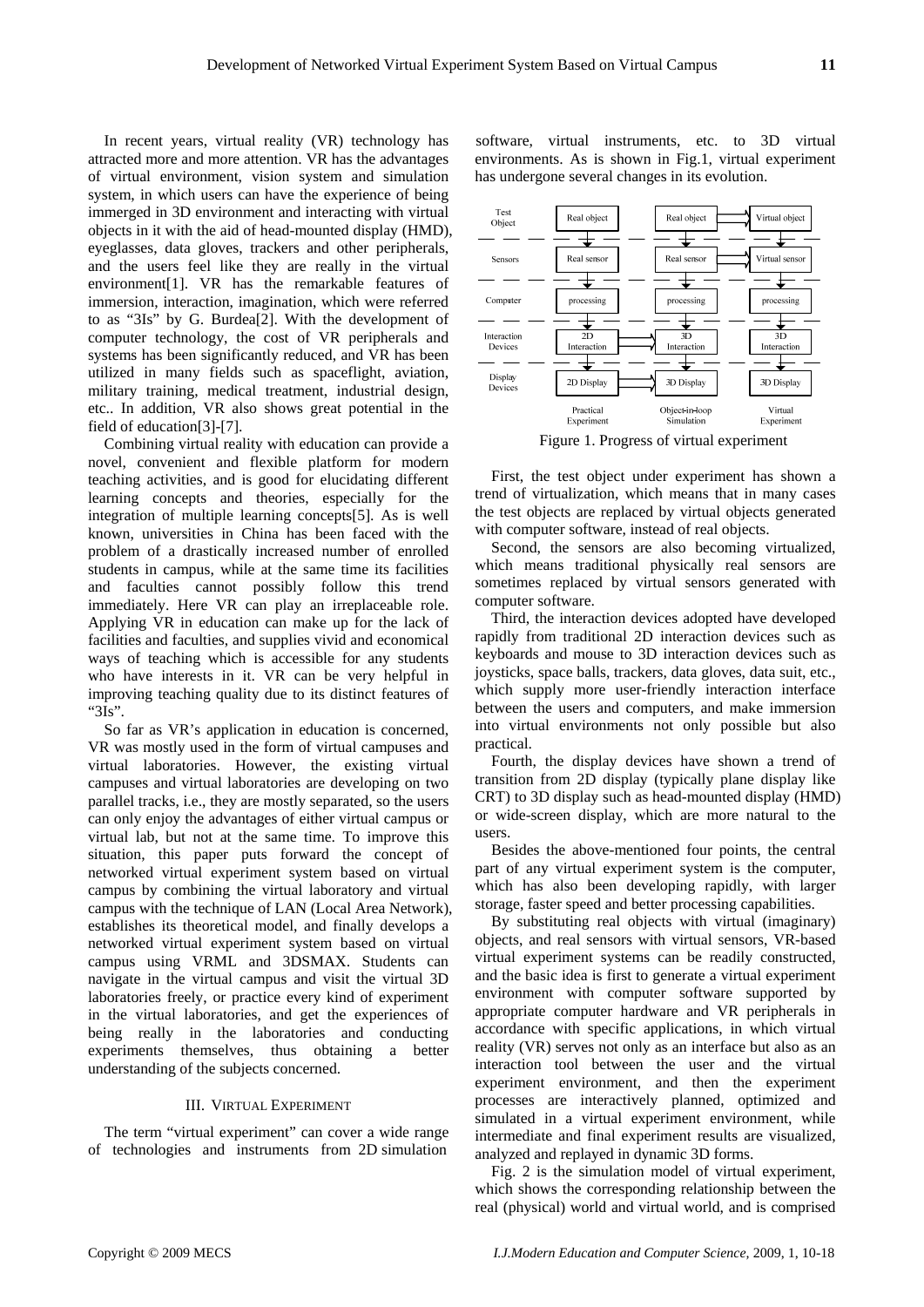of four main parts: the real (physical) world, the virtual world, virtual reality interface, and the user. The real (physical) world is the world in which the physical experiment is performed, while the virtual world is the computer-generated counterpart of the real (physical) world. The mapping between the two worlds is through the processes of modeling and validation. The virtual reality interface supplies an interface between the two worlds, so that information exchange can be conducted between them, and the user manages the virtual world through the virtual reality interface.

#### Modeling



Figure 2. Progress of virtual experiment

The physical world is made up of the following components: 1) Physical information system, including problem models, solution models, results, etc. 2) Physical experiment system, such as the developing environment, system, objects, etc. Correspondingly, the virtual world is

TABLE II. NUMBER OF COLLEGE GRADUATES IN CHINA SINCE 2002

|            | With real test object        | Without real test object              |
|------------|------------------------------|---------------------------------------|
| Experiment | Physical experiment          | Complete VR-based<br>experiment       |
| Simulation | Object-in-loop<br>simulation | VR-based experiment<br>and simulation |

also made up by two main components: virtual information system and virtual experiment system.

Virtual experiments can supply an effective way of teaching college students whose specialties have engineering backgrounds, since the engineering-related equipments, sensors and experiments have been studies thoroughly, thus making their virtualization very convenient. With the adoption of virtual reality (VR) as its newest stage, virtual experiment can be both interesting and useful. Flexibility and economy are the two most prominent features of virtual experiment systems.

Virtual experiments can be used to simulate available experiments for tutorial and training purposes, or to design new experiment equipments to show the principles and configurations of the equipments under design, or eventually to perform virtual experiments completely in a virtual experiment environment on the basis of theoretical modeling and simulation. Accordingly, the virtual experiment environment can either be a replica of actual world scenes, or any imagined or designed environment generated by computer. Accordingly, depending on the function and whether real (physical) test objects exist in experiments, virtual experiment systems can be classified into four categories (as shown in Table II): physical experiment, object-in-loop experiment simulation, VRbased experiment and simulation, and complete VRbased experiment. The first two categories are the traditional way of conducting experiment and simulation, while the latter two are the trend of experiment and simulation technologies.

Virtual experiment also has its disadvantages, and at the top is the initial cost to construct a virtual experiment system. VR equipments like space balls, data gloves and possibly head-mounted displays (HMDs) or wide-screen display are indispensable besides computer with high performance and appropriate system software and application software. Other disadvantages include the training of skilled personnel, technical support, sophisticated modeling, and sometimes the lack of product information. But once the system is setup, it can be easily adjusted for other similar purposes. This justifies its initial cost.

It must also be noted that virtual experiments in essence is a kind of computer simulation, so the accuracy of virtual experiments is dependent on many factors, such as the accuracy of modeling, computation capabilities, function requirements, etc. To help the evaluation and validation of experiment results, practical experiments sometimes are still necessary.

#### IV. VIRTUAL CAMPUS

Virtual campus is the rendering of college campus in the form of a 3D virtual environment, which is usually based on a real campus counterpart, but not necessarily always so. It's a digitized virtual space of an existing or imagined campus, and is mainly utilized as a means of image exhibition or campus design. Compared with conventional propaganda tools, it is much more convenient and economical, and has much higher accessibility. So it's not strange that many universities have set up their own virtual universities and virtual campuses. Take China as an example, many universities have done this, for example, Beijing University of Aeronautics and Astronautics, Zhejiang University, Tianjin University, to name just a few. Among them many have developed virtual campuses by using virtual reality modeling language (VRML), which is a programming software and can be used on personal computers very conveniently, thus greatly reducing the cost of system development. With the rapid development of information technology and online education, and the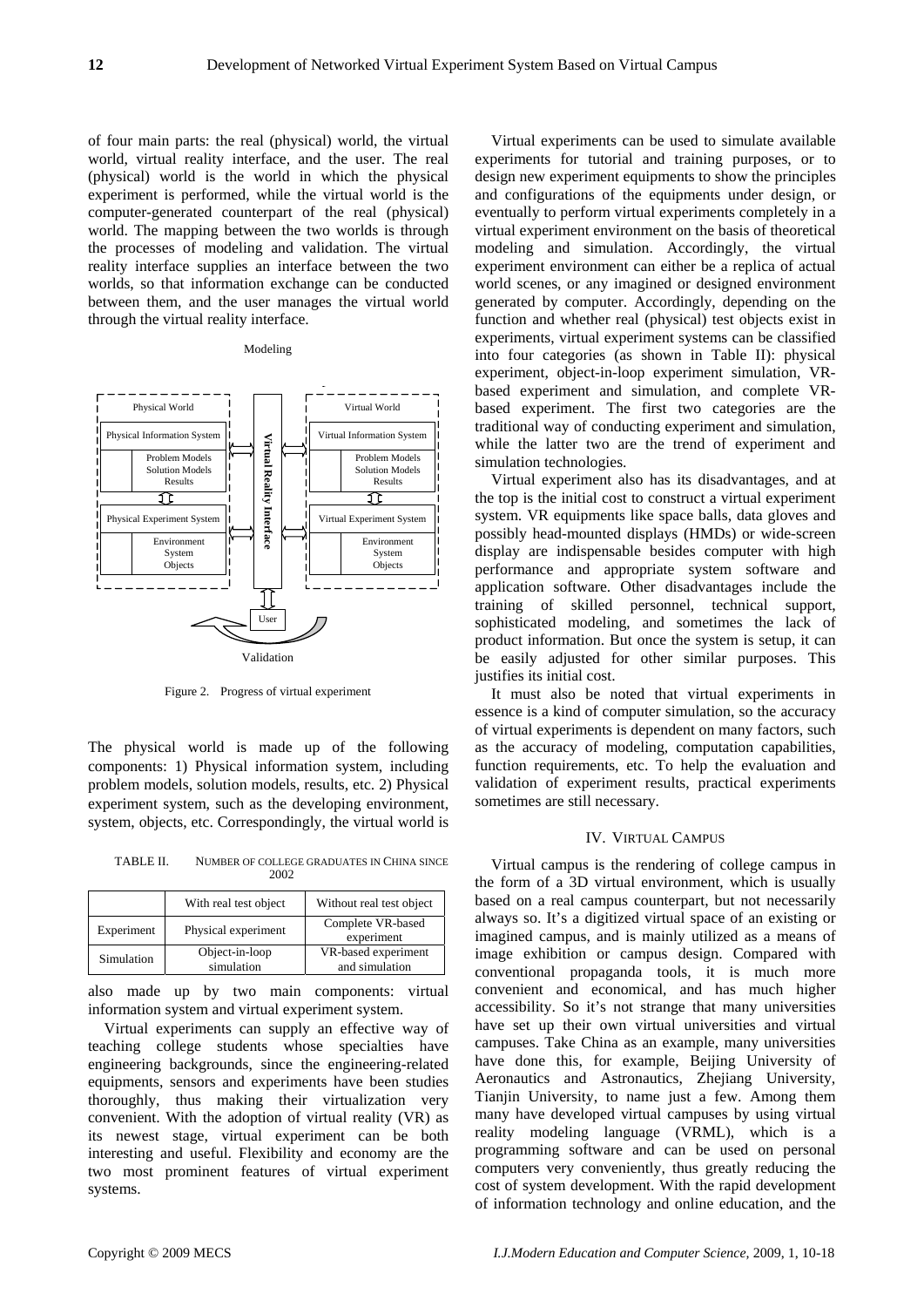popularity of broad band technology, virtual campuses have attracted a lot of attention and has seen many applications, and has brought about many changes in teaching methods and ideas.

The structure of virtual campus can be very complicated, but at the bottom of it is the structural diagram of virtual campus. As is shown in Fig. 3, a virtual campus is a network of interconnected nodes which are generated by computer and rendered in 3D forms. As the main and only interface, the 3D environment includes all the scenes of architectures, animations, backgrounds, lakes, etc.



Figure 3. Structural diagram of virtual campus

Ln: Laboratories B: Building C: Classroom On: Office L: Lake

#### P: Pavilion T: Tree

Logically, the structure of a virtual campus can be divided into a multi-level structure as is shown in Fig. 4, which shows four levels. On top is the whole campus, and below they are the geometrical models, kinetic models and dynamic models, which are accordingly subdivided into more detailed description of the objects and properties. The levels can be expanded or cut short according to the requirement of the system.

With the popularity of online education, virtual campuses show its disadvantages: users can only browse and visit the virtual environment of the campus, but cannot do much to make full use of it. Reality, interaction and scenario are the most fascinating features of virtual reality; however, most existing virtual campuses support only simple functions like navigation, which even reduces its appeal as a means of advertising. So, virtual campus has to be improved to make it more practical and useful.

# V. NETWORKED VIRTUAL EXPERIMENT SYSTEM BASED ON VIRTUAL CAMPUS



Figure 4. Tree structure of virtual campus

#### *A. Virtual Experiment Systems*

Virtual experiment systems are applied systems for the simulation of processes of almost all kinds of experiments. So far, it can be subdivided into two categories: a) Virtual experiment systems in 2D forms[6][7], this includes many software-based 2D experiment and training platforms, such as the widelyused virtual instruments (VI); b) Virtual experiment systems in 3D forms, which utilizes virtual reality (VR) to enhance the visual effect and interaction between users and the systems[8][9]. Virtual instrument has been a hot subject in recent years, but its 2D interface made it less popular with young students.

Generally speaking, the virtual experiment systems are most often a replication of a real experiment, and the virtual experiments take place in a simulated environment, either in the form of 2D blocks or 3D virtual environment, with specific algorithms behind the scenes to monitor the choices and operations of the user and control the processes of experiments.

 Compared with 2D experiment systems, the 3D virtual experiment systems are more attractive to young students, and can greatly inspire students' interests in learning, enrich the contents of experimental education, economize the expense of colleges, and strengthen the interaction between students and experimental equipments and objects.

With the development of network technology, the virtual equipments and instruments can be connected with equipments and instruments in the real world, or receive signals from the real world, thus forming many networked virtual experiment systems. But so far, most networked virtual experiment systems are based on 2D virtual instruments, which are developed using programming languages such as MatLAB, LavVIEW, LabWindows, HP VEE etc.[10][11]. Since the 2D forms are not vivid, young students often prefer to do practical operations rather than operate on the virtual instruments. On the other hand, many networked virtual reality systems are mainly used for training purposes in military and industrial applications.

The structural diagram of existing networked virtual experiment systems is also very complicated. However,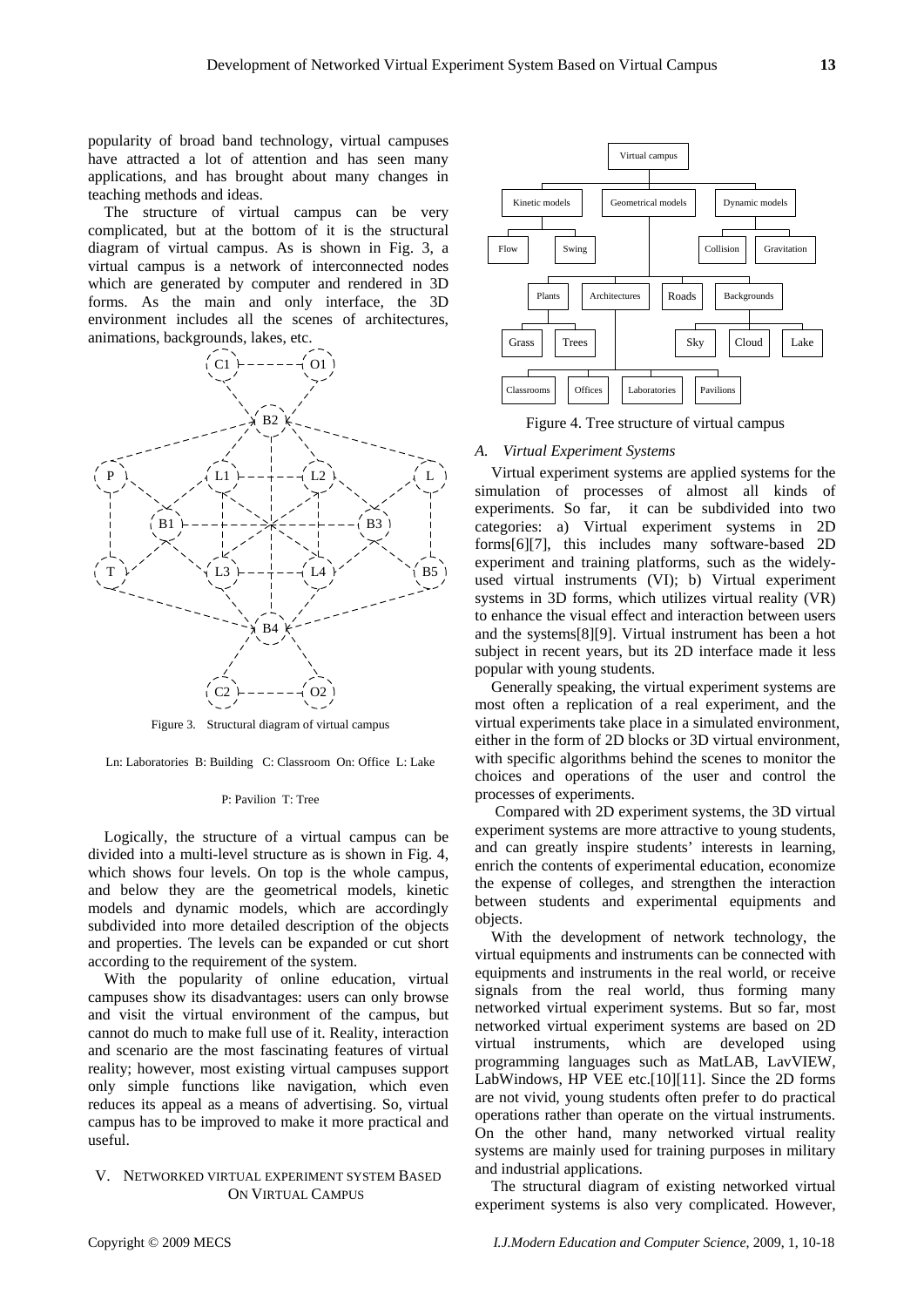for easy discussion, it can be simply shown as Fig. 5, in which virtual laboratories are connected to each other, but be supervised by the administrator. Users can access every virtual laboratory through the network.

*B. Basic Idea of Networked Virtual Experiment System based on Virtual Campus* 



Figure 5. The Structural diagram of networked virtual experiment system

VL: Virtual laboratoies U: Users AD: administrator

Since the functions of most existing virtual campuses and virtual laboratories are separated, some potential functions of both virtual campus and virtual laboratories are not used so far. To make the virtual campus and virtual laboratories more convenient and economical, this paper combines the function of navigation and interaction of virtual campus and 3D virtual laboratories together to establish a networked virtual experiment system based on virtual campus. This system can realize the combination and share of the experiment teaching resources which can be browsed and used freely, and benefit to the development and administration of the experimental education.

The networked experiment system based on virtual campus is established in the 3D form. In the 3D environment, users can observe the processes and instruments much better and more flexible than 2D rendering form. During the process of experiment, the details of the experiments, structures of instruments, results, etc. are all observable through omnidirectional change of vision. The 3D rendering form excels 2D form either in experimental vitality or reality, and is much fit for guiding students to experiment.

# *C. Models of Networked Virtual Experiment System based on Virtual Campus*

The basic idea of networked virtual experiment system based on virtual campus is mix the functions of virtual laboratories and network server by introducing LAN. The mapping model of networked virtual experiment system based on virtual campus is as shown in Fig. 6. Since the network has already been used in the virtual experiment

system, the model of networked virtual experiment system based on virtual campus embodies the combination of the networked experiment system and virtual campus, and its model is established on the basis of the mapping model. The topographic model of networked virtual experiment system based on virtual campus is as shown in Fig. 7. The nodes of laboratories and virtual laboratories are combined to be the networked virtual laboratories. In a certain virtual campus, users can either enter any virtual laboratory to operate every kind of experiment conveniently and freely or navigate the virtual campus.



Figure 6. Mapping model of networked virtual experiment system based on virtual campus



Figure 7. The topographical model of networked virtual experiment system based on virtual campus



The theoretical model of networked virtual experiment system based on virtual campus is shown in Fig. 8, which is comprised of two major parts which can be subdivided into five inter-dependent functional layers either. The five layers of virtual experiment system include:

*1) Perception layer:* this is the layer which supplies the user with a virtual experimental environment, and the user can interact directly with the virtual environment and the virtual experiment.

*2) Function layer:* this layer consists of the basic functions of virtual experiment system, including design, simulation, training, display, etc.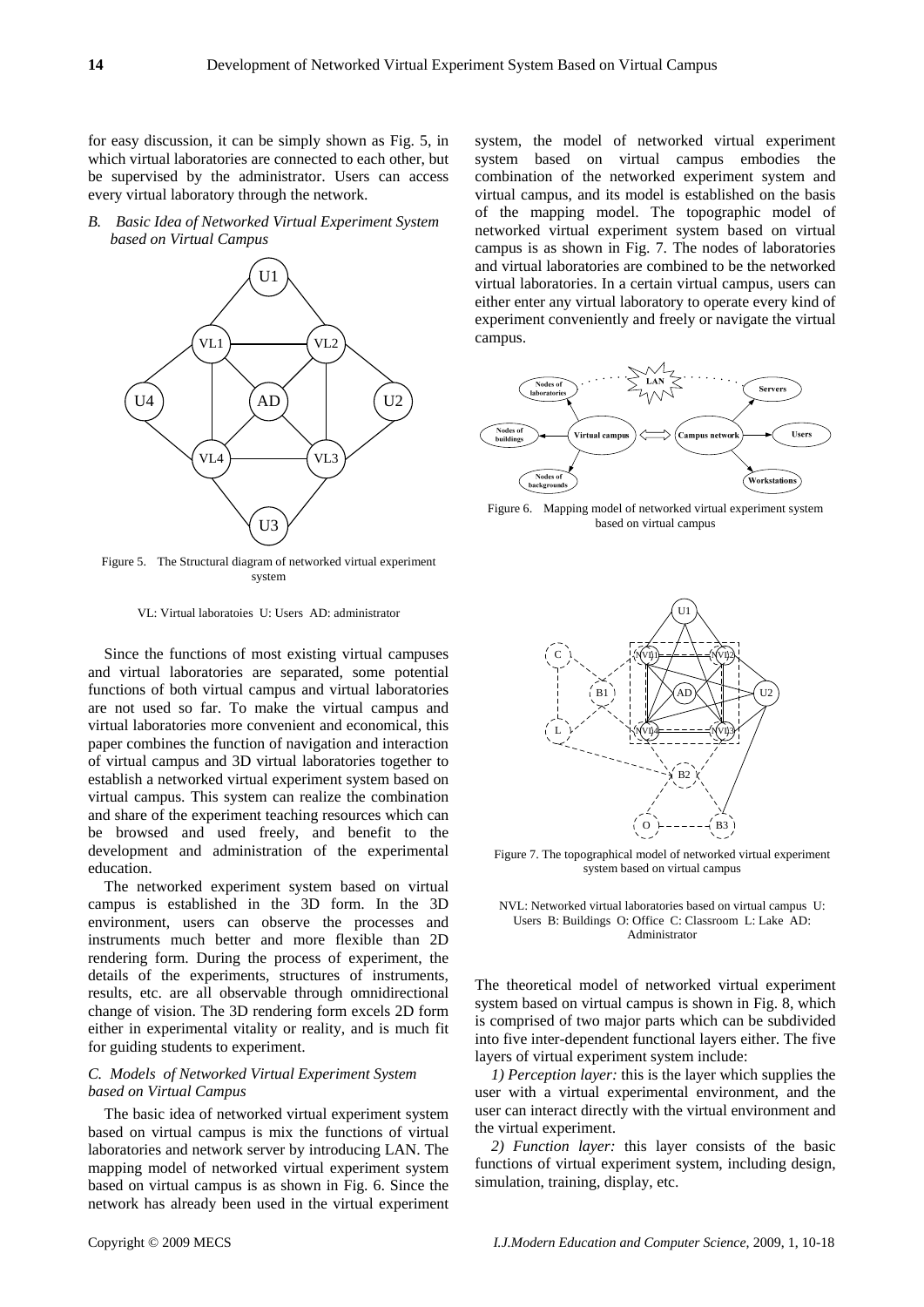*3) Algorithm layer:* this layer integrates the algorithms necessary for the operation of virtual experiment system, such as planning algorithm, phenomenon algorithm, data processing algorithm.

*4) Information layer:* this layer includes the information of experimental description, demonstration, display, etc.

*5) Physical layer:* this layer comprises the hardware of the virtual environment such as experimental instruments, tables, chairs, etc.

While the counterpart five layers of network include application layer, data layer, communication layer, protocol layer, and physical layer. The dashed block is the established networked virtual experiment system based on virtual campus. The networked experiment system is connected with the LAN through the applied software. Users can enter any virtual laboratory to operate experiments as long as the corresponding node of virtual laboratory is found.

## VI. DEVELOPMENT OF NETWORKED EXPERIMENT SYSTEM

## *A. Virtual Reality Modeling Language(VRML)*

VRML(virtual reality modeling language) is one of the most popular development tools for establishing the 3 dementional environment. VRML introduces the interactive 3D rendering form into the World Wide Web, and it is a multi-platform used modeling language. VRML uses the node as the basic unit, and defines the common descriptive languages of 3D application system such as light source; animation, changing of levels, etc., and it have the function of simply description of the behavior characteristics. VRML has the advantages of expansible, multi-platform, interaction, etc. [11].

## *B. Geometrical Modelling*

Geometrical modeling is the foundation of VR systems, and we adopts 3DS MAX to generate 3D geometrical models in virtual experiment systems.



Figure 8. The theoretical model of networked virtual experiment system based on virtual campus

VRML uses nodes to establish virtual scenes. However, using nodes to design models is not very convenient, and is difficult to design complicated models. However, the 3DSMAX can make up for the disadvantages of VRML. 3DSMAX is mainly used in the fields of architecture design and 3D animations. The models designed by 3DSMAX have sound level feeling, and are easy controlled. Although, as to the expression of details of geometric model, 3DSMAX is more inferior than Pro/E and other pro modeling software. While in the virtual campus and virtual experiment which mainly focus on the feeling of interaction and immersion, the detail is not a leading factor, so, the simply-operated modeling software 3DS MAX is popular in the design of virtual campus and virtual experiment. Fig. 9 shows the models designed



(a) Model of virtual teaching building



(b) Model of virtual equioument



(c) Model of virtual vehicle

Figure 9. The building and experimental instrument designed by 3DS MAX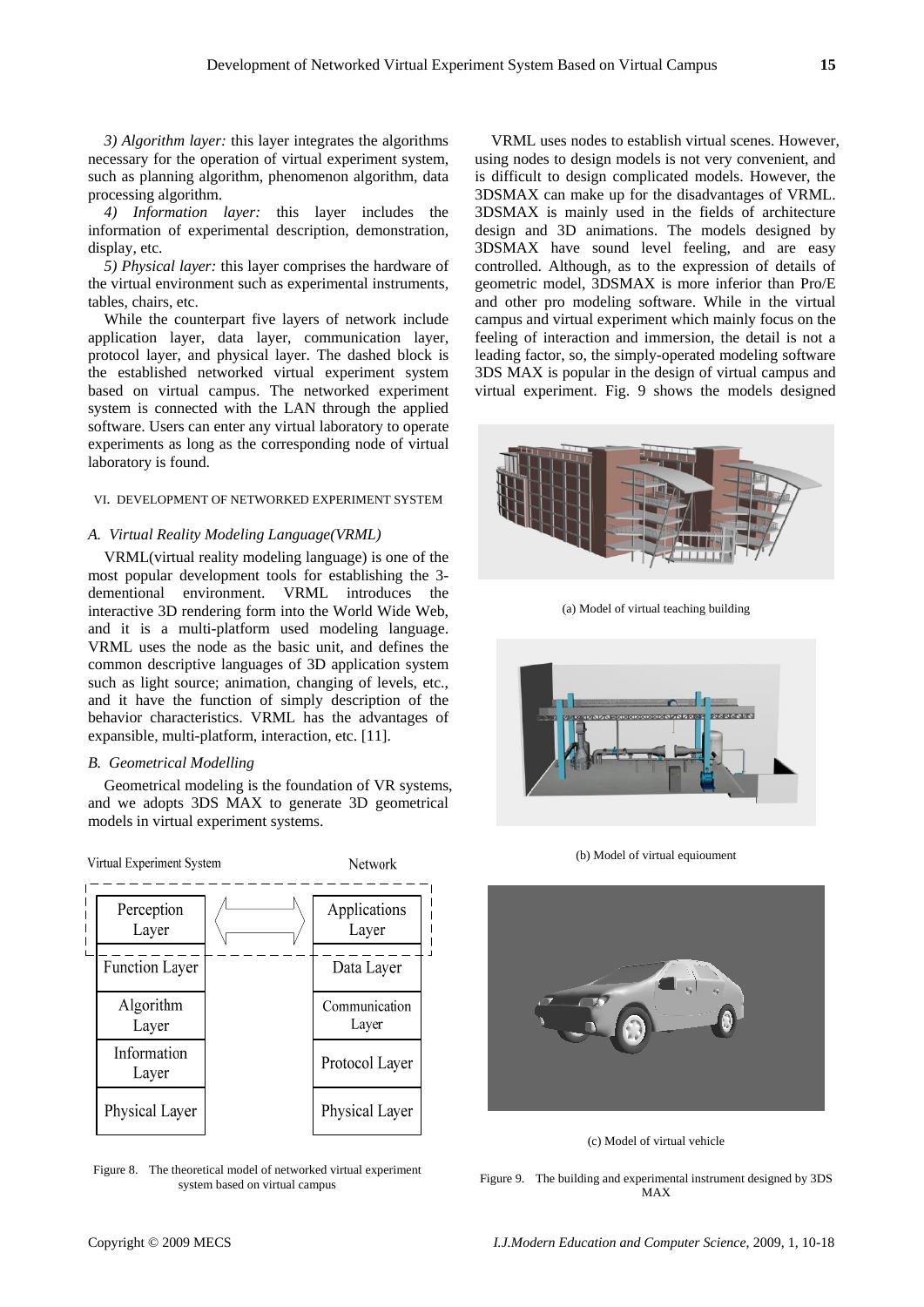with 3DS MAX, in which Figs. 9 (a), 9(b) and 9(c) show the geometrical models of a virtual teaching building, a virtual equipment, and a virtual vehicle, respectively.

# *C. Kinetic Modelling*

In performing virtual experiments, it is important to make the virtual experiments look real, which requires more than mere geometrical modeling.

Kinetic modeling supplies the virtual experiment with such information as to make the trajectiles of the movements of the virtual objects in the virtual experiment environment look natural and coherent.

Fig. 10 shows an example of a kinetic model, in which the trajectile of moving vehicle is subdivided into several sections, and in the places where the curvature of the curve is large, the sampling frequency is high, while in the places where the curvature is small, the sampling frequency is low. In this way, the coordinates needed to be stored are those of the flexure points and the sampled points. This reduces the quantity of simulation data and causes much convenience for the processing of data, without causing much damage to the efficiency and vivacity of the virtual experiment system.

Suppose that the coordinates of flexure points A, B in Fig. 10 are  $(x_1, y_1, z_1)$  and  $(x_2, y_2, z_2)$  respectively, and a point C lies within them, with a distance d from flexure point A, then the coordinates of point C can be readily obtained as:

$$
x = x_1 + \frac{d}{l}(x_2 - x_1)
$$
  
(1)

$$
y = y_1 + \frac{a}{l}(y_2 - y_1)
$$
 (2)

$$
z = \frac{z_2 - z_1}{y_2 - y_1} (y - y_1) + z_1
$$
\n(3)

 Where l is the distance between flexure points A and  $\mathbf{R}$ 

$$
l = \sqrt{(y_2 - y_1)^2 + (x_2 - x_1)^2}
$$
 (4)

Through these calculations, the trajectile can be simulated with satisfactory results.

## *D. Dynamic Modelling*

Dynamic modeling is the modeling of the dynamic behavior of the virtual experiment system, which requires thorough understanding of the objects under research, and mathematical models often appear as differential equations.

Fig. 11 shows an example of a dynamic model of a vehicle suspension, which includes the physical properties such as vibration, material, stability, magnetic field, etc., and is essential for the success of virtual vehicle experiment systems, such as in the study of operational stability performances of vehicles.

In the dynamic model shown in Fig. 11, the suspension is regarded as a mass -spring-damper system, and the dynamic equations can be obtained as:

$$
m\ddot{z} = -k_1(z-q) + k_1a\theta - c_1(\dot{z} - \dot{q}) + c_1a\dot{\theta} - k_2(z-q)
$$
  
 
$$
-(a+b)\dot{\phi} - k_2b\theta - c_2(\dot{z} - \dot{q} - (a+b)\dot{\phi}) - c_2b\dot{\phi}
$$
 (5)

$$
J\ddot{\theta} = k_1(z-q) - k_1a\theta \bullet a + c_1(\dot{z} - \dot{q})a - c_1a\dot{\theta} - k_2[z - q]
$$
  
 
$$
-(a+b)\phi] - k_2b\theta \bullet b - c_2[\dot{z} - \dot{q} - (a+b)\dot{\phi}]b - c_2b\dot{\phi} \bullet b
$$

Where m is mass of the suspension, J is rotary inertia of the suspension, z denotes upward movement,  $\theta$  denotes the counterclockwise rotation of the suspension, q



Figure 10. Example of a kinetic model

denotes the upward movement of the ground,  $\phi$  denotes the counterclockwise rotation of the ground, k1 and c1 are the elastic coefficient and damp coefficient of the front part respectively, k2 and c2 are the elastic coefficient and damp coefficient of the rear part respectively.

Then the dynamic response of the suspension can be deduced on the bases of Eqs. (5) and (6), and the dynamic behavior of the virtual vehicle can then be calculated and displayed.

## *E. Network as plaftorm of virtual experiments*

As has been discussed above, network plays an important role in networked virtual experiments systems, in which the network not only serves as the interconnecting element of the virtual experiment system, but also supplies a platform for all virtual experiments. Users can have access to virtual laboratories and virtual experiments through network, thus making a networked virtual experiments system practical. The users can perform tele-experiment education, data acquisition, navigating the virtual campus, and enter a certain virtual laboratory to operate every kind of experiment by clicking the corresponding node of the corresponding virtual laboratory. In the process of the virtual experiment, the experimental data, results and evaluation of the operations can be obtained in real time. The whole process of virtual experiment is implemented in a completely interactive and 3-dimentional virtual experiment environment. Users can choose different virtual laboratories to do different kinds of experiments according to the users' special needs and requirements.

## VII. AN INSTANCE OF NETWORKED VIRTUAL EXPERIMENT SYSTEM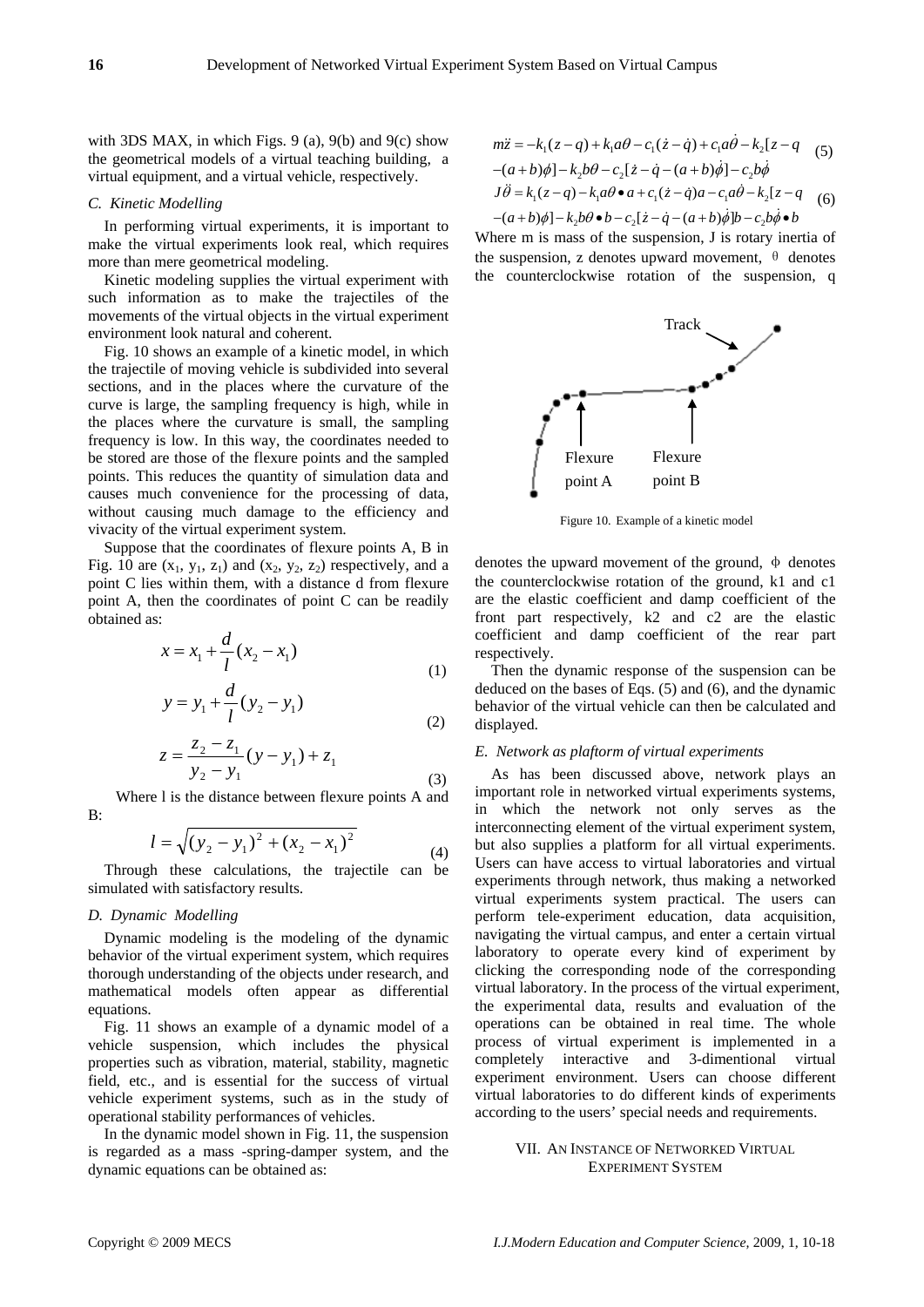

Figure 11. Dynamic model of a vehicle suspension

Networked virtual experiment systems based on virtual campus can serve very versatile tasks depending on the specific needs and requirements of the users. In out teaching and scientific researches, we have found networked virtual experiment systems based on virtual campus a very useful tool.

Fig. 12 shows a networked virtual experiment system based on the virtual China Jiliang University, in which a virtual ultrasonic NDT system was developed for operations and demonstrations.

In addition, user must register before entering the virtual laboratory system. It is convenient for administration of teaching. The novel system can be improved through the reflecting messages.

Networked virtual experiment system based on the virtual campus relies heavily on modeling.





Figure 12. An example of networked virtual experiment system based on virtual campus

## VIII. CONCLUSION

So far, the virtual campuses and virtual laboratories are widely used in higher education. However, there are still some issues are exited in the both of them, such as single function, 2D rendering form, the reality of experiment is not strong, etc.. To settle these issues, this paper combines with the virtual campus and virtual laboratory through introducing LAN to establish a networked virtual experiment system based on virtual campus. A model system of networked virtual experiment system based on virtual campus is established on the basis of theoretical researches. Besides solving the exited issues of virtual campuses and virtual laboratories, this paper also improves the function of them, and can stimulate the students' interests in learning. The established model system works sound, and gets the good effects. The networked virtual experiment system based on virtual campus is a good reference to establish the multifunctional platform of education, and has the positive effects of promoting the application of virtual reality in the field of education.

## **REFERENCES**

- [1] Tiantai GUO, Xiaojun ZHOU, Genxing ZHU, "APPLICATION OF CBR IN VR-BASED TEST AND SIMULATION SYSTEM," Proc. of 2003 International Conference on Machine Learning and Cybernetics. Xi-an, China. 2-5 November 2003, pp. 2337-2340.
- [2] Burdea G, Coiffet P, "Virtual Reality Technology (2nd Edition)," Wiley-IEEE Press, June 2003.
- [3] Teresa Monahan, Gavin McArdlea, Michela Bertolottoa, "Virtual reality for collaborative e-learning," Computers & Education, 2008, (50), pp. 1339-1353.
- [4] Maria Virvou, George Katsionis, "On the usability and likeability of virtual reality games for education: The case